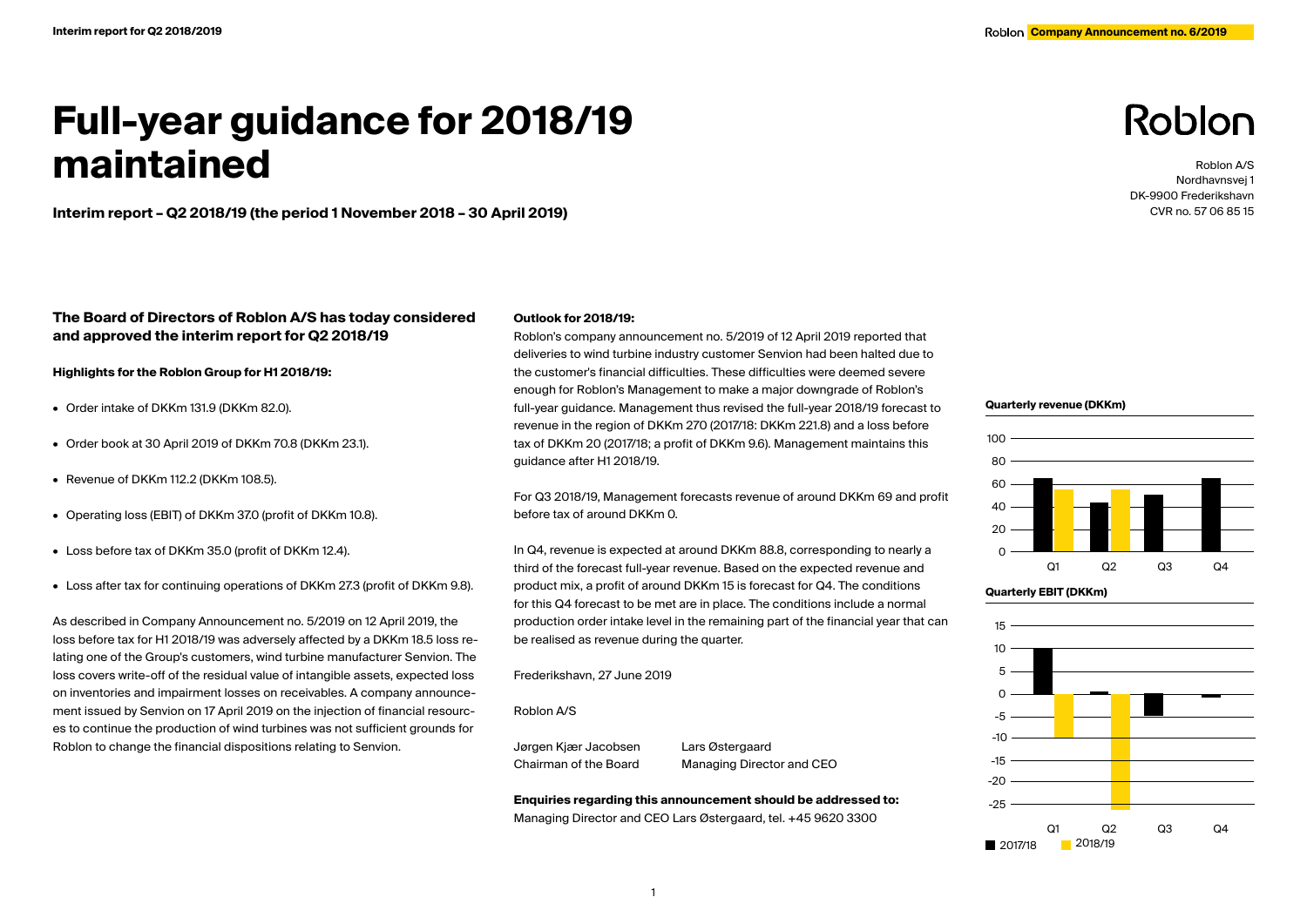# **Financial highlights**

**for the Roblon Group**

|                                                         | <b>Unit</b> | Q <sub>2</sub><br>2018/191 | Q <sub>2</sub><br>2017/181 | $Q1-Q2$<br>2018/191 | $Q1-Q2$<br>2017/181 | <b>FY</b><br>2017/181 |
|---------------------------------------------------------|-------------|----------------------------|----------------------------|---------------------|---------------------|-----------------------|
|                                                         |             |                            |                            |                     |                     |                       |
| <b>Orders</b>                                           |             |                            |                            |                     |                     |                       |
| Order intake                                            | <b>DKKm</b> | 80.7                       | 33.3                       | 131.9               | 82.0                | 226.9                 |
| Order book                                              | <b>DKKm</b> | 70.8                       | 23.1                       | 70.8                | 23.1                | 54.7                  |
| Income statement                                        |             |                            |                            |                     |                     |                       |
| Revenue                                                 | <b>DKKm</b> | 57.2                       | 44.6                       | 112.2               | 108.5               | 221.8                 |
| Gross profit                                            | <b>DKKm</b> | 22.3                       | 23.5                       | 41.3                | 54.6                | 97.5                  |
| Operating profit/loss (EBIT)                            | <b>DKKm</b> | $-26.3$                    | 0.3                        | $-37.0$             | 10.8                | 5.8                   |
| Financial income, net                                   | <b>DKKm</b> | 1.8                        | 0.6                        | 2.0                 | 1.6                 | 3.8                   |
| Profit/loss before tax from continuing operations       | <b>DKKm</b> | $-24.5$                    | 0.9                        | $-35.0$             | 12.4                | 9.6                   |
| Profit/loss for the period from continuing operations   | <b>DKKm</b> | $-19.1$                    | 0.8                        | $-27.3$             | 9.8                 | 7.7                   |
| Profit/loss for the period from discontinued operations | <b>DKKm</b> |                            | 7.7                        |                     | 7.2                 | 6.9                   |
| Profit/loss for the period                              | <b>DKKm</b> | $-19.1$                    | 8.5                        | $-27.3$             | 17.0                | 14.5                  |
| <b>Balance sheet</b>                                    |             |                            |                            |                     |                     |                       |
| Cash and securities                                     | <b>DKKm</b> | 66.4                       | 116.9                      | 66.4                | 116.9               | 122.3                 |
| <b>Total assets</b>                                     | <b>DKKm</b> | 238.8                      | 279.9                      | 238.8               | 279.9               | 290.8                 |
| Equity                                                  | <b>DKKm</b> | 203.5                      | 249.2                      | 203.5               | 249.2               | 248.3                 |
| Working capital                                         | <b>DKKm</b> | 57.5                       | 66.3                       | 57.5                | 66.3                | 55.9                  |
| <b>Cash flow statement</b>                              |             |                            |                            |                     |                     |                       |
| Cash flow from operating activities                     | <b>DKKm</b> | $-21.6$                    | 18.0                       | $-25.0$             | 24.6                | 371                   |
| Cash flow from investing activities                     | <b>DKKm</b> | 5.0                        | $-30.3$                    | 27.9                | $-15.2$             | $-22.2$               |
| Of which investment in marketable securities            | <b>DKKm</b> | 12.4                       | $-43.5$                    | 42.1                | $-26.1$             | $-26.5$               |
| Of which investment in property plant and equipment     | <b>DKKm</b> | $-4.7$                     | 8.4                        | $-8.0$              | 7.5                 | 6.0                   |
| Cash flow from financing activities                     | <b>DKKm</b> | $-1.9$                     | $-1.9$                     | $-17.9$             | $-17.9$             | $-17.9$               |
| Cash flow for the period                                | <b>DKKm</b> | $-18.5$                    | $-14.2$                    | $-15.0$             | $-8.5$              | $-3.0$                |

|                                                      |               | Q <sub>2</sub> | Q <sub>2</sub> | $Q1-Q2$  | Q1-Q2    | <b>FY</b> |
|------------------------------------------------------|---------------|----------------|----------------|----------|----------|-----------|
|                                                      | <b>Unit</b>   | 2018/191       | 2017/181       | 2018/191 | 2017/181 | 2017/181  |
|                                                      |               |                |                |          |          |           |
| <b>Ratios</b>                                        |               |                |                |          |          |           |
| Book-to-bill ratio                                   | $\frac{0}{0}$ | 141.1          | 74.7           | 117.6    | 75.6     | 102.3     |
| Revenue growth                                       | $\frac{0}{6}$ | 28.3           | $-14.6$        | 3.4      | 25.3     | 11.7      |
| Gross margin                                         | $\frac{0}{0}$ | 39.0           | 52.7           | 36.8     | 50.3     | 44.0      |
| <b>EBIT</b> margin                                   | $\frac{0}{6}$ | $-46.0$        | 0.7            | $-33.0$  | 10.0     | 2.6       |
| ROIC/return on average invested capital <sup>2</sup> | $\frac{0}{0}$ | $-81.3$        | 0.9            | $-57.2$  | 16.2     | 4.7       |
| Equity ratio                                         | $\frac{0}{0}$ | 85.2           | 89.0           | 85.2     | 89.0     | 85.4      |
| Return on equity <sup>2</sup>                        | $\frac{0}{0}$ | $-33.6$        | 1.3            | $-24.0$  | 7.8      | 5.8       |
|                                                      |               |                |                |          |          |           |
| Employment <sup>3</sup>                              |               |                |                |          |          |           |
| Average no. of full-time employees                   | No.           | 162            | 92             | 129      | 91       | 96        |
| Gross profit per full-time employee                  | <b>DKKm</b>   | 0.1            | 0.3            | 0.3      | 0.6      | 1.0       |
|                                                      |               |                |                |          |          |           |
| Per share ratios                                     |               |                |                |          |          |           |
| Earnings per DKK 20 share (EPS) <sup>2</sup>         | <b>DKK</b>    | $-10.7$        | 4.8            | $-15.3$  | 9.5      | 8.1       |
| Price/earnings ratio (PE)                            | <b>DKK</b>    | $-16.8$        | 65.6           | $-11.8$  | 33.1     | 32.2      |
| Cash flow from operations per DKK 20 share           | <b>DKK</b>    | $-12.1$        | 10.1           | $-14.0$  | 13.8     | 20.7      |
| Book value of shares <sup>2</sup>                    | <b>DKK</b>    | 113.8          | 139.4          | 113.8    | 139.4    | 139.0     |
| Market price per share                               | <b>DKK</b>    | 180.0          | 315.0          | 180.0    | 315.0    | 261.0     |
| Price/book value                                     |               | 1.6            | 2.3            | 1.6      | 2.3      | 1.9       |

1 The interim report has not been audited or reviewed by the company's auditors.

2 The ratio is calculated on a full-year basis.

<sup>3</sup> Continuing operations.

The ratios are defined in note 37 to the 2017/18 annual report, Financial ratio definitions and formulas.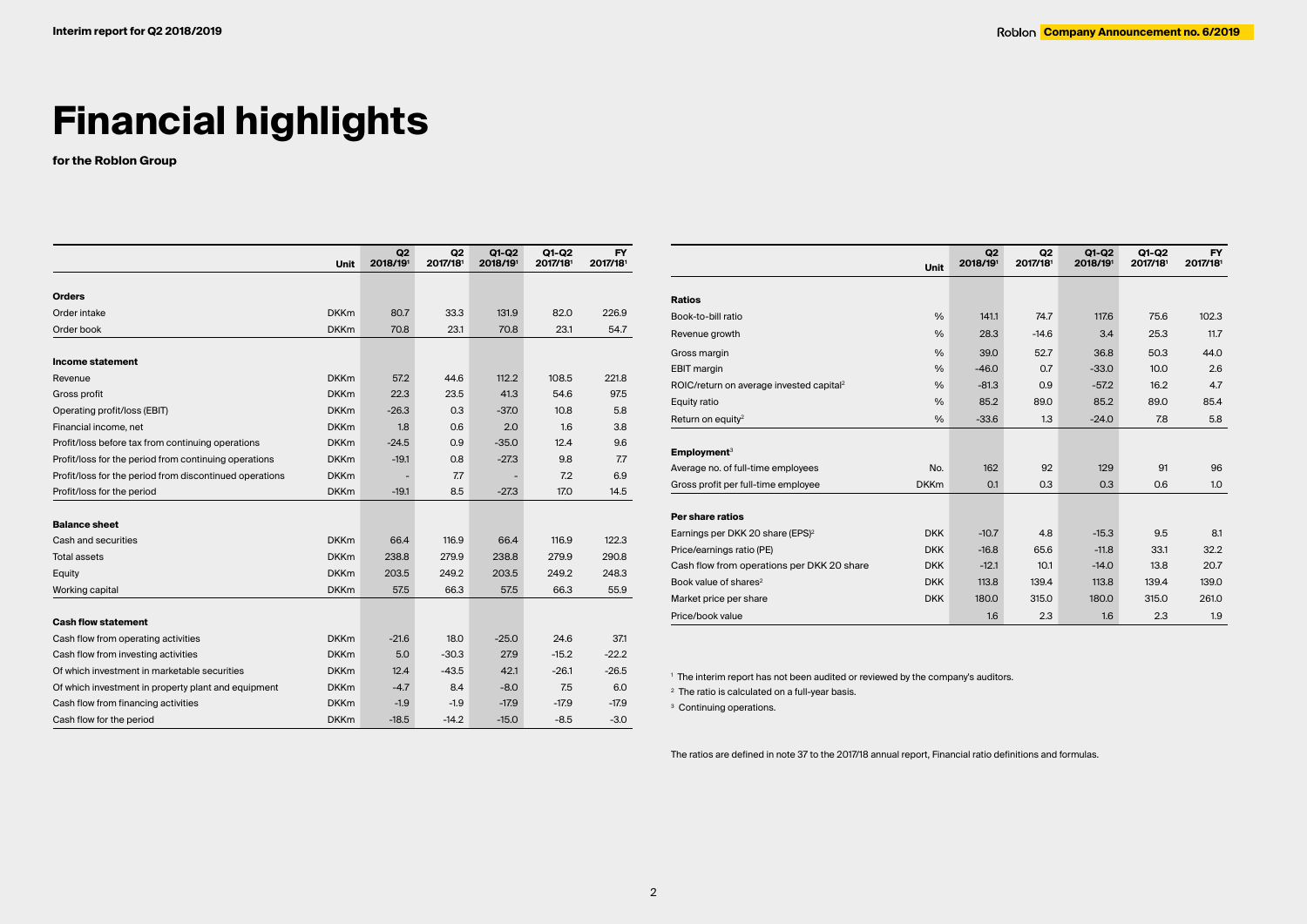# **Management's review**

# **Consolidated income statement**

The Roblon Group has the following two product groups:

- **• FOC** (comprising cable materials and cable machinery for the fibre optic cable industry)
- **• Composite** (comprising composite materials for onshore and offshore industries)

In Company Announcement no. 5/2019 of 12 April 2019, the Group's forecast for H1 2018/19 was a loss before tax of around DKKm 38.5. The Group realised H1 revenue in line with expectations and a loss before tax of DKKm 35.

### **Order intake**

The Group's order intake in H1 2018/19 was DKKm 131.9, against DKKm 82 in the year-earlier period. The improvement was in large part related to the intake of Composite orders, previously referred to as postponed project orders.

For Q2 2018/19, the Group's order intake was DKKm 80.7, against DKKm 33.3 in the year-earlier period. The improvement was mainly related to increased intake of orders in the Composite product group.

# **Revenue**

For H1 2018/19, Roblon realised revenue of DKKm 112.2, against DKKm 108.5 in H1 2017/18. The DKKm 3.7 improvement related more or less equally to FOC and Composite.

In Q2 2018/19, revenue rose to DKKm 57.2 (2017/18: DKKm 44.6) and the improvement was attributable to the FOC product group.

# **Operating profit/loss (EBIT)**

For H1 2018/19, Roblon realised an operating loss (EBIT) of DKKm 37, against a profit of DKKm 10.8 in the year-earlier period. Realised EBIT for H1 2018/19 was impacted in the amount of DKKm 18.5 by the operational and financing issues of the customer Senvion.

Moreover, EBIT for H1 2018/19 was adversely affected by the development in product mix, an increase in staff costs and an increase in other external costs.

EBIT for Q2 2018/19 was a loss of DKKm 26.3, against a profit of DKKm 0.3 in the year-earlier period. Realised EBIT for Q2 2018/19 included a recognised loss of DKKm 18.5 concerning Senvion.

### **Profit/loss before tax**

For H1 2018/19, the Group posted a loss before tax of DKKm 35, against a profit of DKKm 12.4 for

### the year-earlier period.

# **Profit/loss for the period from continuing operations**

For H1 2018/19, Roblon realised a loss on continuing operations of DKKm 27.3, against a profit of DKKm 9.8 for the year-earlier period.

# **Gross profit and gross margin**

The Group's gross profit amounted to DKKm 41.3, down DKKm 13.3 compared with the same period of 2017/18. Realised gross profit/loss for H1 2018/19 was adversely impacted by a DKKm 8.4 inventory write-down relating to the previously mentioned loss on the customer Senvion.

The gross margin for H1 2018/19 was 36.8%, against 50.3% in the same period last year. The Senvion inventory write-down reduced the gross margin for H1 2018/19 by 7.5 percentage points. Another factor in the lower gross margin was the negative development in product mix with a relatively higher cost of sales.

## **Other external costs**

Other external costs amounted to DKKm 26.2, which was an increase of DKKm 9.4 compared with last year. The increase was due to increased costs relating to an external service partner in the USA, minor acquisitions, etc. for production due to a significantly higher level of activity in the US subsidiary. Other factors behind the increase were increased travel expenses and selling costs and the loss on trade receivables (Senvion).

# **Staff costs**

Staff costs rose from DKKm 24.3 in H1 2017/18 to DKKm 41.7 in H1 2018/19. The increase was mainly due to the takeover of production staff in the US subsidiary, who were previously sourced via external partner, and further recruitments in Roblon US. Staff costs were furthermore affected by the product mix for the period.

# **Depreciation, amortisation and impairment**

The Group's depreciation, amortisation and impairment amounted to DKKm 14.3, which was an increase of DKKm 9.7 compared with last year. Of the overall increase, DKKm 8.5 was a write-off of the residual value of intangible assets relating to investments in the wind project (Senvion). The rest of the increase related to depreciation, amortisation and impairment of intangible assets and property, plant and equipment added through the Group's investments in the US subsidiary.

# **Net financial items**

Financial items amounted to net income of DKKm 2.0, against DKKm 1.6 in the same period of 2017/18.

# **Tax**

Tax is calculated at a rate of 22% of profit for the year before tax.

# **Consolidated balance sheet**

Total assets for the Group amounted to DKKm 238.8 at 30 April 2019, a DKKm 41.1 drop from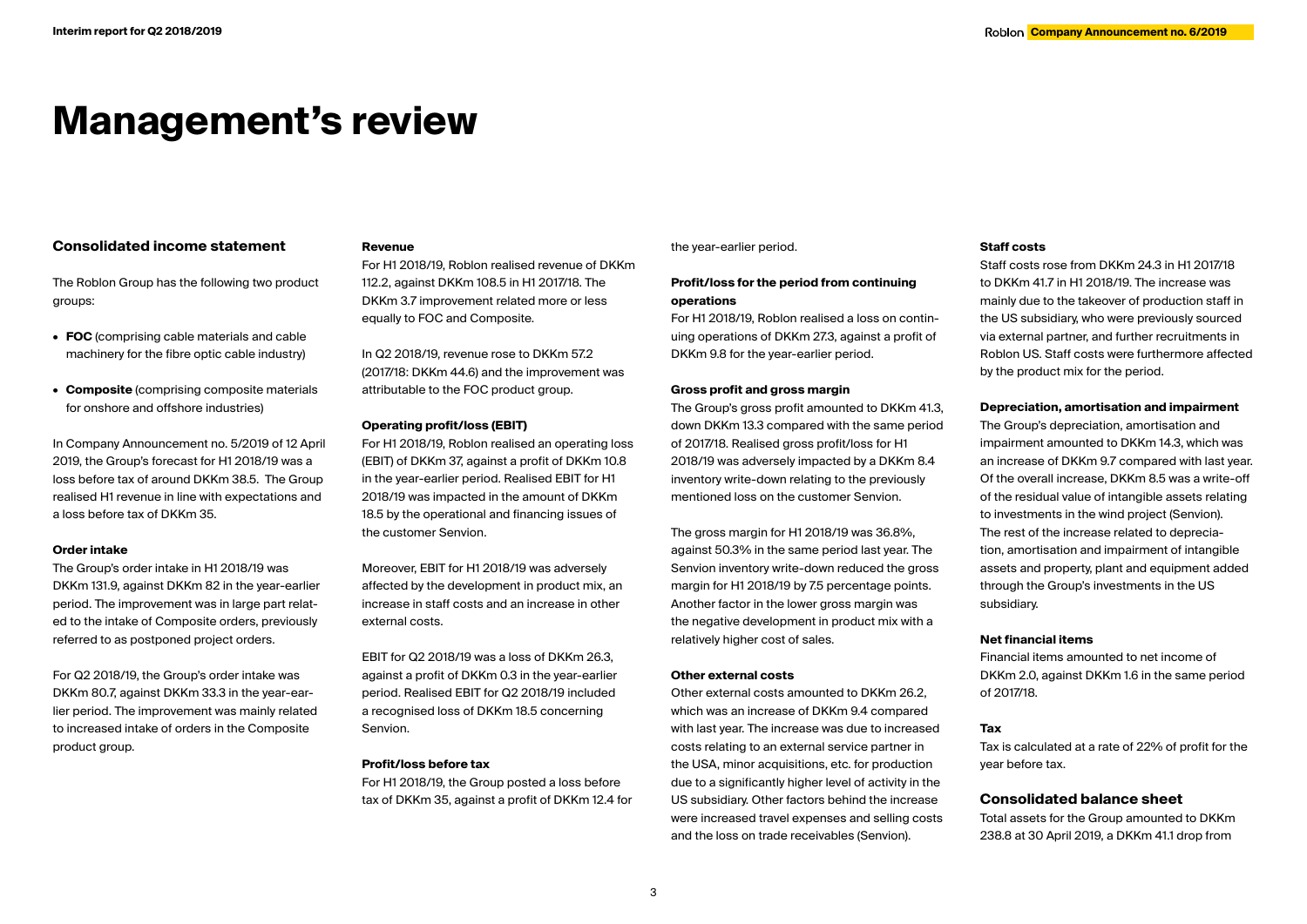# DKKm 279.9 at 30 April 2018.

The Group's working capital at 30 April 2019 amounted to DKKm 57.5, reduced by DKKm 8.8 from DKKm 66.3 at 30 April 2018.

Total investments in intangible assets amounted to DKKm 6.2 for H1 2018/19, against DKKm 11.8 last year. Investments in property, plant and equipment increased to DKKm 8.0 in H1 2018/19 from DKKm 7.3 in the year-earlier period.

As reported in Company Announcement no. 5/2019 of 12 April 2019, Roblon recognised a write-off of the residual value of intangible assets, an expected loss on inventories and an impairment loss on receivables relating to Senvion in the total amount of DKKm 18.5. Roblon furthermore regularly performed impairment tests of the investment in Roblon US. These impairment tests did not give rise to any further adjustments to the financial statements.

The Group's equity stood at DKKm 203.5 at 30 April 2019, against DKKm 249.2 at the same date last year. The equity ratio at 30 April 2019 was 85.2%, against 89.0% last year.

# **Consolidated cash flows**

The Group's net cash flow from operating activities in H1 2018/19 was an outflow of DKKm 25, against an inflow of DKKm 24.6 last year.

Securities were sold in H1 2018/19, resulting in a net cash inflow of DKKm 27.9 from the Group's investing activities, against a net cash outflow of DKKm 15.2 last year.

The net cash flow from financing activities, related to dividend payments, was an outflow of DKKm 17.9 in H1 2018/19, in line with last year.

#### **Capital resources**

At 30 April 2019, marketable securities and net cash amounted to DKKm 69.9, against DKKm 116.9 last year. In addition to this, Roblon has an undrawn credit facility of DKKm 10.0 with the Group's bankers.

# **Matters of note in the first six months of 2018/19**

In Company Announcement no.5/2019 of 12 April 2019, Roblon reported that one of the Group's largest customers, German wind turbine manufacturer Senvion, was in financial difficulty and had announced to the public that it was exploring options for a reconstruction of the company's business.

This situation poses significant uncertainty for Roblon's 2018/19 revenue and earnings. As a consequence, Management has written off and expensed the full residual value of intangible assets related to investments amounting to DKKm 8.5 and Roblon's working capital related to the

Senvion exposure amounting to DKKm 10. The total adverse effect on Roblon's performance for H1 2018/19 was thus DKKm 18.5.

As a further consequence, no revenue or earnings from Senvion have been included in the Group's revenue and earnings forecast for the second half of 2018/19.

These matters were a contributing factor to the downgrade of Management's full-year revenue and earnings guidance for 2018/19, as stated in Company Announcement no. 5/2019.

On 17 April 2019, however, Senvion secured a financing commitment of EURm 100 from its lenders to stabilise its operations and explore the possibilities of continuing the company's business operations. In the meantime, Roblon's Management has been informed that the Senvion Group's production has been resumed and will continue to some extent. Roblon's Management has not so far been able to obtain more specific information on any forecasts or a resolution to the matter of Roblon's substantial claims.

In accordance with the contract with Senvion, Roblon has calculated preliminary claims in terms of costs incurred due to reduced production at Senvion's blade factory and non-performance of the agreed minimum purchases in the first year of the project contract for the period

April 2018 to April 2019. Moreover, Roblon bases its claims on the fact that Senvion is not currently purchasing the agreed volumes, and that additional claims for compensation will be made with respect to the remaining two years of the project contract expiring in April 2021 if Senvion fails to purchase the agreed volumes during that period.

The above-mentioned substantial claims covering Roblon's loss are payable under the project contract. As a result of the financial and economic uncertainty concerning Senvion's situation, Management has not recognised the above claims in the financial statements for H1 2018/19 or in its full-year guidance for 2018/19.

### **Outlook for 2018/19**

Roblon's company announcement no. 5/2019 of 12 April 2019 reported that deliveries to wind turbine industry customer Senvion had been halted due to the customer's financial difficulties. These difficulties were deemed severe enough for Roblon's Management to make a major downgrade of Roblon's full-year guidance. Management thus revised the full-year 2018/19 forecast to revenue in the region of DKKm 270 (2017/18: DKKm 221.8) and a loss before tax of DKKm 20 (2017/18; a profit of DKKm 9.6). Management maintains this guidance after H1 2018/19.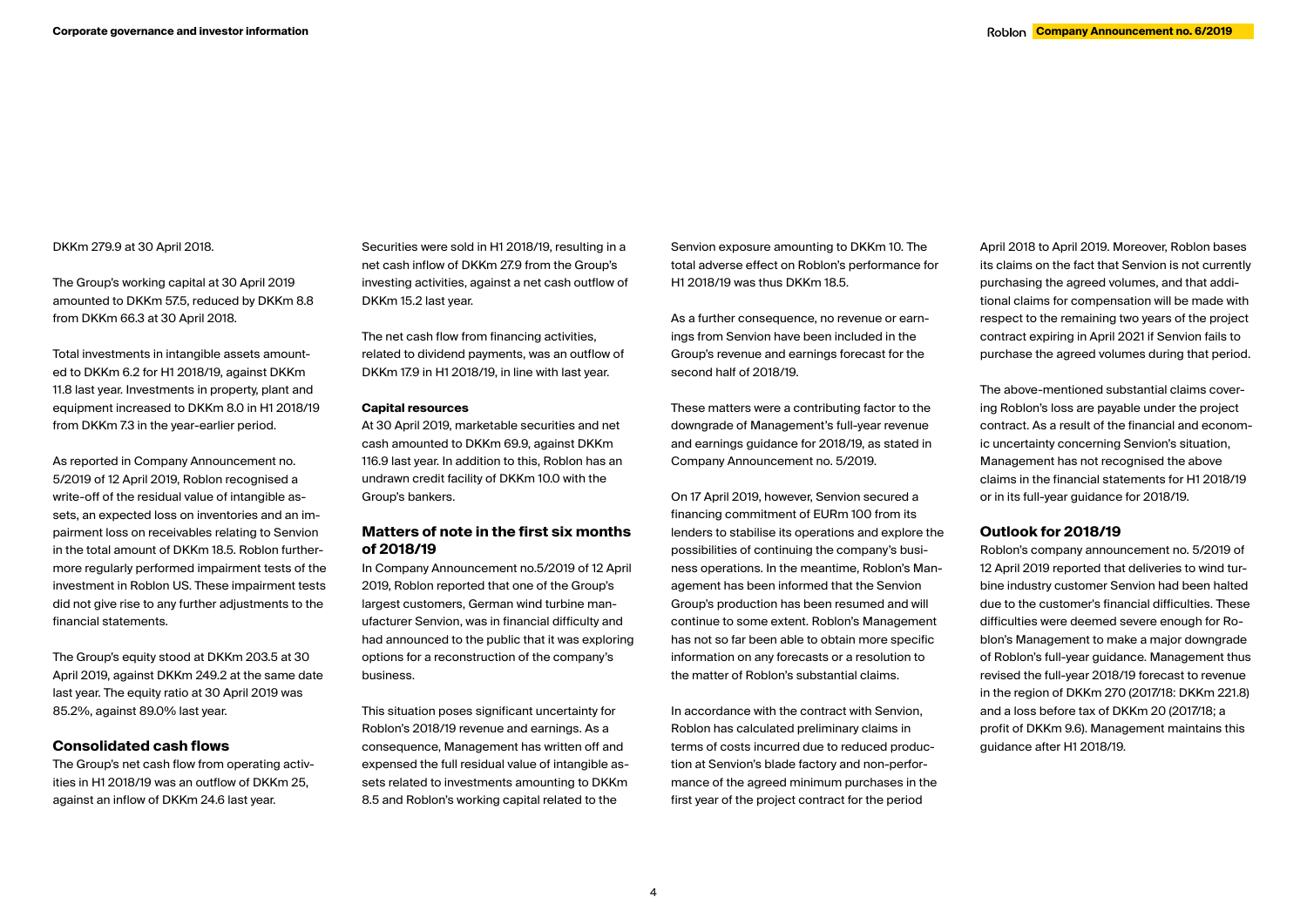For Q3 2018/19, Management forecasts revenue of around DKKm 69 and profit before tax of around DKKm 0.

In Q4, revenue is expected at around DKKm 88.8, corresponding to nearly a third of the forecast full-year revenue. Based on the expected reve nue and product mix, a profit of around DKKm 15 is forecast for Q4. The conditions for this Q4 forecast to be met are in place. The conditions include a normal production order intake level in the remaining part of the financial year that can be realised as revenue during the quarter.

# **Forward-looking statements**

The above forward-looking statements, in particular revenue and earnings projections, are inherently uncertain and subject to risk. Many factors are beyond Roblon's control and, con sequently, actual results may differ significantly from the projections expressed in this interim report. Such factors include, but are not limited to, changes in market and competitive situation, changes in demand and purchasing behaviour, foreign exchange and interest rate fluctuations and general economic, political and commercial conditions.

Roblon's sales are characterised by a structure based on project sales. This makes it difficult at any given time to forecast future revenue for a specific period, i.e. three-month, six-month or 12-month periods.

### **Financial calendar**

| 11/9 2019:  | Interim report for Q3 2018/19 |
|-------------|-------------------------------|
| 20/12 2019: | Preliminary statement 2018/19 |
| 23/1 2019:  | <b>Annual General Meeting</b> |

### **Announcements – NASDAQ Copenhagen**

During the period 1 November 2018 to 27 June 2019, the company sent the following announce ments to NASDAQ Copenhagen; these can be found on the company's website, www.roblon. com. No. 11/2018: Downgrade 2017/18 No. 12/2018: Preliminary Statement 2017/18 No. 13/2018: Notice convening AGM No. 1/2019: Decisions of the Annual General Meeting No. 2/2019: Interim report for Q1 2018/19

- No. 3/2019: Managers' transactions
- No. 4/2019: Managers' transactions
- No. 5/2019: Downgrade 2018/19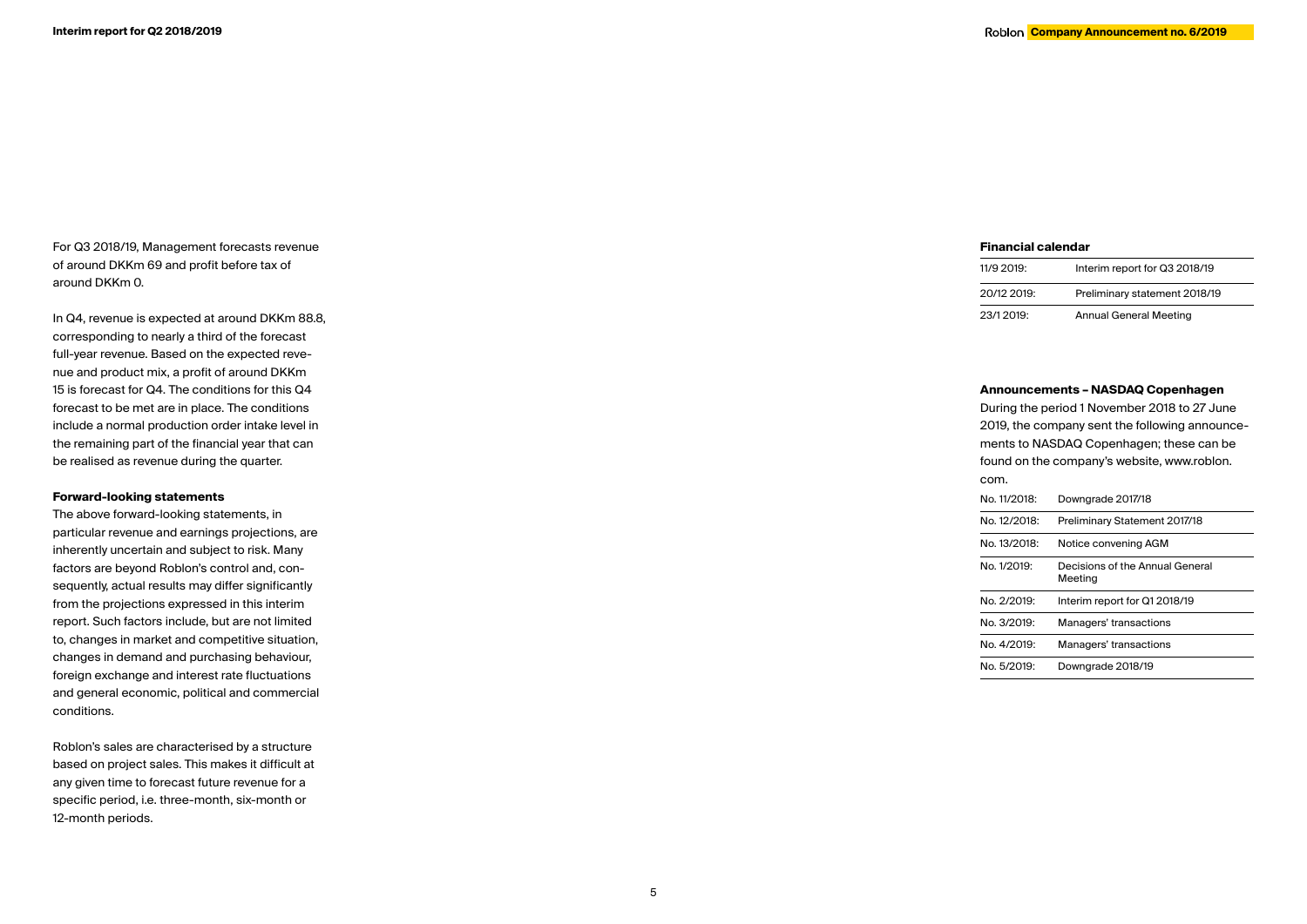# **Statement by the Management**

The Board of Directors and the Executive Management have today considered and approved the interim report of Roblon A/S for the first six months of the 2018/19 financial year (the period 1 November 2018 to 30 April 2019).

The interim report, which has not been audited or reviewed by the company's auditor, is presented in accordance with IAS 34 "Interim Financial Reporting" as adopted by the EU and additional requirements under the Danish Financial Statements Act.

It is our opinion that the interim financial statements give a true and fair view of the Group's assets, liabilities and financial position as of 30 April 2019 and of the results of the Group's operations and cash flows for the first six months of the 2018/19 financial year.

Furthermore, in our opinion the management's review includes a fair review of the development and performance of the Group's business, results for the period and the Group's financial position together with a description of the principal risks and uncertainties that the Group faces.

Frederikshavn, 27 June 2019

#### **Executive Management**

Lars Østergaard Managing Director and CEO

# **Board of Directors**

Jørgen Kjær Jacobsen Chairman

Deputy Chairman

Randi Toftlund Pedersen

Nita Svendsen Employee representative

Ole Lønsmann Andersen

Carsten Michno

Chief Financial Officer (CFO)

Kim Müller Chief Operating Officer (COO)

Flemming Nielsen Employee representative

Peter Sloth Vagner Karlsen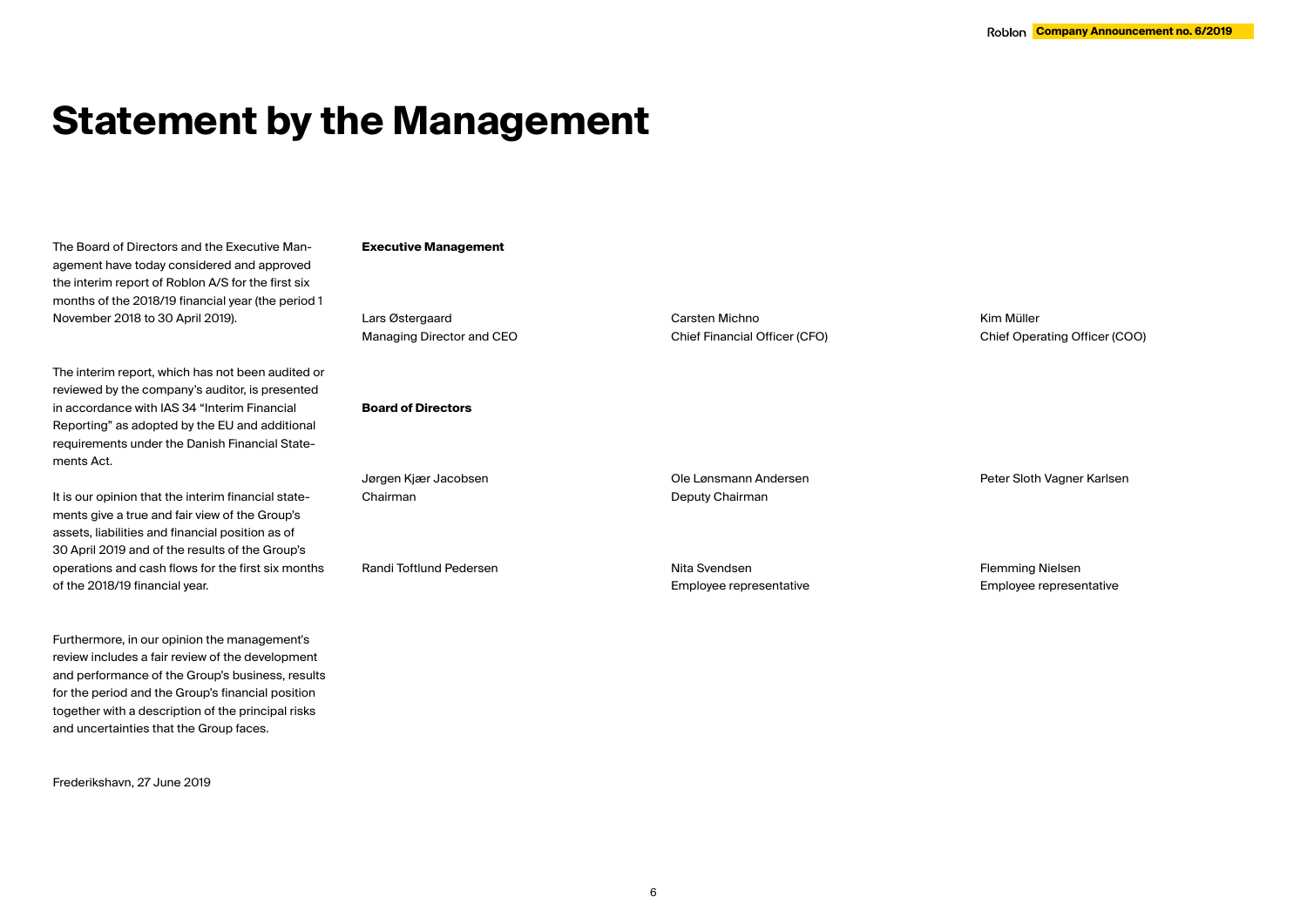# **Consolidated income state**ment<br>for the period 1 November 2018 to 30 April 2019

| <b>DKKm</b>                                                | <b>Note</b>    | Q2<br>2018/19 | Q <sub>2</sub><br>2017/18 | $Q1-Q2$<br>2018/19 | Q1-Q2<br>2017/18 | <b>FY</b><br>2017/18 |
|------------------------------------------------------------|----------------|---------------|---------------------------|--------------------|------------------|----------------------|
|                                                            |                |               |                           |                    |                  |                      |
| Revenue                                                    | $\overline{4}$ | 57.2          | 44.6                      | 112.2              | 108.5            | 221.8                |
| Cost of sales                                              |                | $-34.9$       | $-21.1$                   | $-70.9$            | $-53.9$          | $-124.3$             |
| <b>Gross profit</b>                                        |                | 22.3          | 23.5                      | 41.3               | 54.6             | 97.5                 |
| Work carried out for own account and capitalised           |                | 1.3           | 0.6                       | 2.7                | 1.2              | 3.1                  |
| Other operating income                                     |                | 0.5           | 0.4                       | 1.2                | 0.7              | 2.2                  |
| Other external costs                                       |                | $-16.0$       | $-9.3$                    | $-26.2$            | $-16.8$          | $-35.2$              |
| Staff costs                                                |                | $-22.9$       | $-12.5$                   | $-41.7$            | $-24.3$          | $-51.6$              |
| Depreciation, amortisation and impairment                  |                | $-11.5$       | $-2.4$                    | $-14.3$            | $-4.6$           | $-10.2$              |
| <b>Operating profit/loss (EBIT)</b>                        |                | $-26.3$       | 0.3                       | $-37.0$            | 10.8             | 5.8                  |
| Financial income, net                                      |                | 1.8           | 0.6                       | 2.0                | 1.6              | 3.8                  |
| Profit/loss before tax (PBT)                               |                | $-24.5$       | 0.9                       | $-35.0$            | 12.4             | 9.6                  |
| Tax on profit/loss for the period                          |                | 5.4           | $-0.1$                    | 7.7                | $-2.6$           | $-1.9$               |
| Profit/loss for the period from continuing operations      |                | $-19.1$       | 0.8                       | $-27.3$            | 9.8              | 7.7                  |
| Profit/loss for the period from discontinued operations    |                |               | 7.7                       |                    | 7.2              | 6.9                  |
| Profit/loss for the period                                 |                | $-19.1$       | 8.5                       | $-27.3$            | 17.0             | 14.6                 |
| Earnings per share (DKK)                                   |                |               |                           |                    |                  |                      |
| Earnings per share (EPS), continuing operations            |                | $-10.7$       | 0.4                       | $-15.3$            | 5.5              | 4.3                  |
| Earnings per share, diluted (EPS-D), continuing operations |                | $-10.7$       | 0.4                       | $-15.3$            | 5.5              | 4.3                  |

# **Consolidated statement of comprehensive income**

**for the period 1 November 2018 to 30 April 2019 for the period 1 November 2018 to 30 April 2019**

| <b>DKKm</b><br><b>Note</b>                                   | Q2<br>2018/19 | Q <sub>2</sub><br>2017/18 | Q1-Q2<br>2018/19 | Q1-Q2<br>2017/18 | <b>FY</b><br>2017/18 |
|--------------------------------------------------------------|---------------|---------------------------|------------------|------------------|----------------------|
|                                                              |               |                           |                  |                  |                      |
| Profit/loss for the period                                   | $-19.1$       | 8.5                       | $-27.3$          | 17.0             | 14.6                 |
| Items that may be recycled to profit or loss:                |               |                           |                  |                  |                      |
| Fair value adjustment of available-for-sale financial assets | 0.2           | $-0.9$                    | 0.4              | $-1.8$           | $-1.7$               |
|                                                              |               |                           |                  |                  |                      |
| Foreign exchange adjustment of foreign subsidiaries          | 0.5           | 0.7                       |                  | $-0.9$           | 0.7                  |
| Tax on other comprehensive income                            | $-0.1$        | 0.2                       | $-0.1$           | 0.4              | 0.4                  |
| <b>Comprehensive income</b>                                  | $-18.5$       | 8.5                       | $-27.0$          | 14.7             | 14.0                 |

7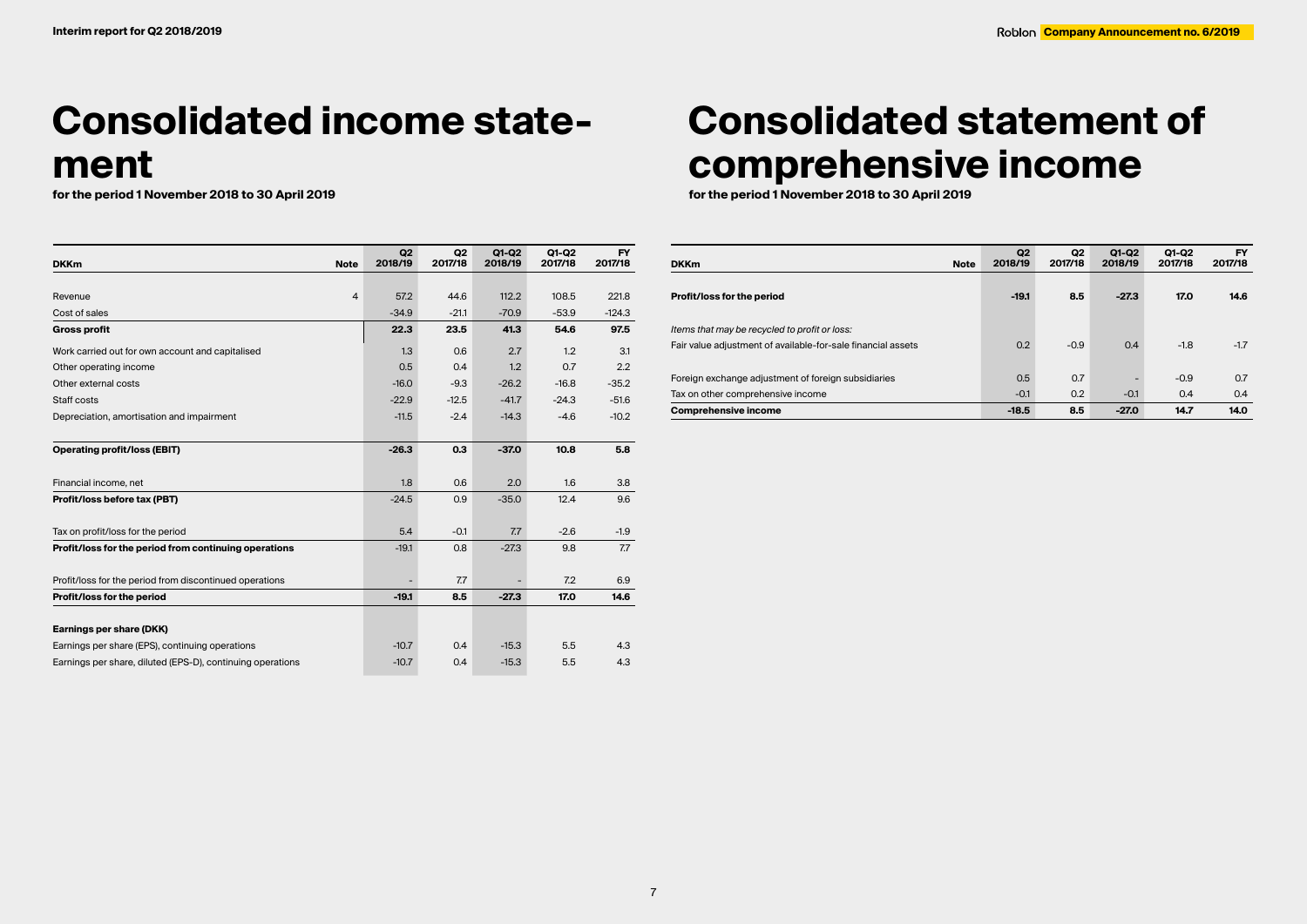# **Consolidated balance sheet**

**at 30 April 2019**

| <b>DKKm</b>                                      | Note 30/04/2019 | 30/04/2018 | 31/10/2018 |
|--------------------------------------------------|-----------------|------------|------------|
|                                                  |                 |            |            |
| <b>ASSETS</b>                                    |                 |            |            |
| Completed development projects                   | 0.6             | 1.4        | 1.0        |
| Development projects in progress                 | 5.5             | 4.1        | 5.0        |
| Trademarks, licenses and customer relations      | 7.8             | 16.7       | 17.1       |
| Other intangible assets                          | 10.2            | 1.4        | 4.6        |
| Intangible assets                                | 24.1            | 23.6       | 27.7       |
| Land and buildings                               | 21.6            | 23.6       | 22.7       |
| Plant and machinery                              | 22.3            | 20.7       | 21.7       |
| Other fixtures and fittings, tools and equipment | 1.1             | 1.1        | 0.9        |
| Property, plant and equipment in progress        | 6.3             | 1.4        | 2.1        |
| Property, plant and equipment                    | 51.3            | 46.8       | 47.4       |
| <b>Financial assets</b>                          | ٠               | 1.4        |            |
| <b>Total non-current assets</b>                  | 75.4            | 71.8       | 75.1       |
| Inventories                                      | 38.0            | 39.8       | 41.5       |
| Trade receivables                                | 40.3            | 44.2       | 47.8       |
| Corporation tax receivable                       | 8.8             |            |            |
| Other receivables                                | 6.4             | 7.2        | 4.0        |
| <b>Securities</b>                                | 69.9            | 111.0      | 110.8      |
| Cash and cash and cash equivalents               |                 | 5.9        | 11.5       |
| <b>Total current assets</b>                      | 163.4           | 208.1      | 215.6      |
| <b>TOTAL ASSETS</b>                              | 238.8           | 279.9      | 290.7      |

| <b>DKKm</b><br><b>Note</b>           | 30/04/2019 | 30/04/2018 | 31/10/2018 |
|--------------------------------------|------------|------------|------------|
|                                      |            |            |            |
| <b>EQUITY AND LIABILITIES</b>        |            |            |            |
| Share capital                        | 35.8       | 35.8       | 35.8       |
| Other reserves                       | $-1.4$     | $-3.4$     | $-1.7$     |
| Retained earnings                    | 169.1      | 216.8      | 214.3      |
| <b>Equity</b>                        | 203.5      | 249.2      | 248.4      |
| Deferred tax                         | 4.6        | 4.9        | 4.6        |
| Other provisions                     | 0.6        | 0.8        | 0.4        |
| <b>Total non-current liabilities</b> | 5.2        | 5.7        | 5.0        |
| Overdraft facility                   | 3.5        |            |            |
| Advance payments from customers      | 1.4        | 1.0        | 2.3        |
| Trade payables                       | 16.8       | 16.5       | 271        |
| Income tax                           |            | 0.9        | 0.4        |
| Other payables                       | 8.4        | 6.6        | 7.5        |
| <b>Total current liabilities</b>     | 30.1       | 25.0       | 37.3       |
| <b>Total liabilities</b>             | 35.3       | 30.7       | 42.3       |
| <b>TOTAL EQUITY AND LIABILITIES</b>  | 238.8      | 279.9      | 290.7      |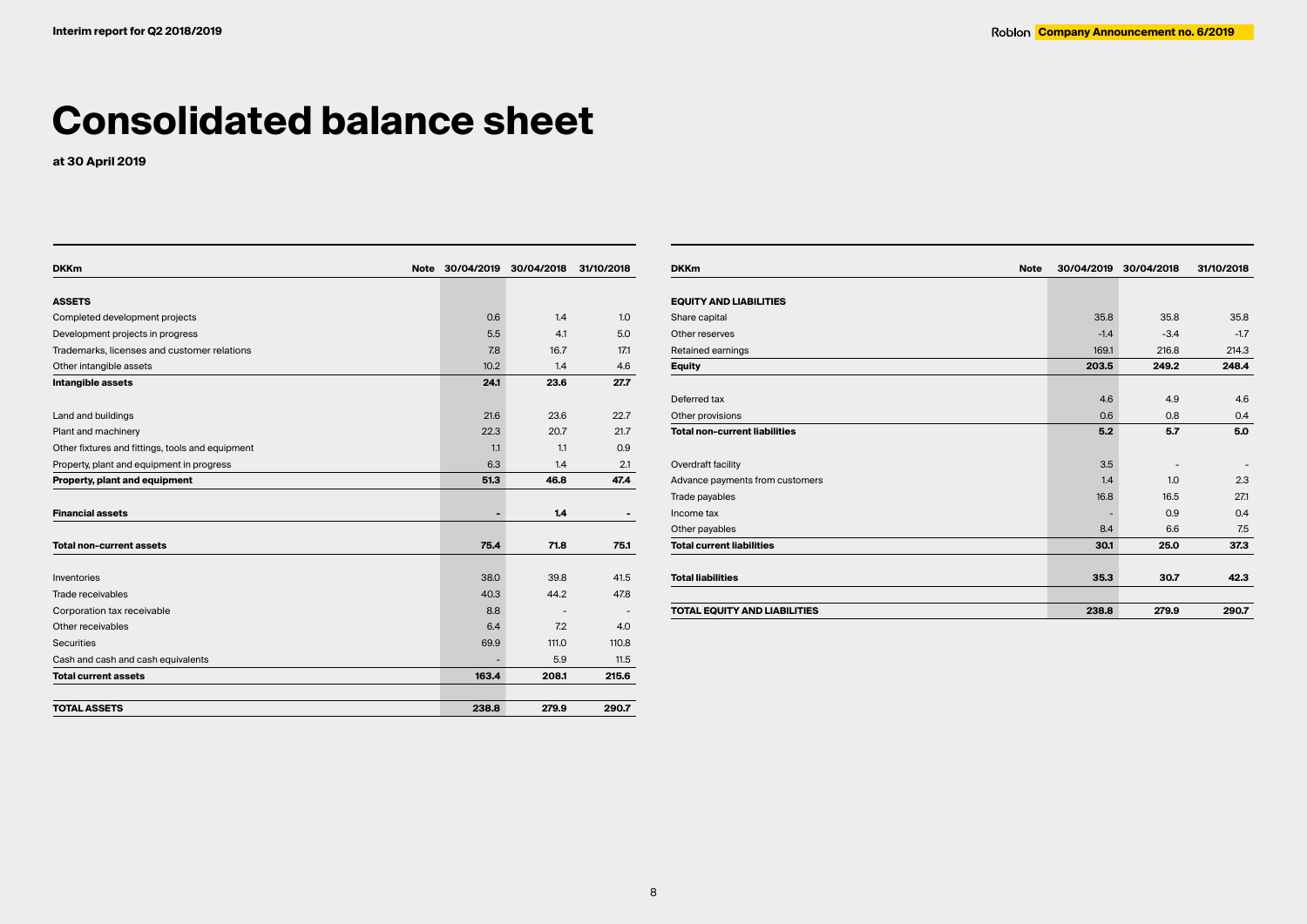# **Consolidated statement of changes in equity**

|                                              | <b>Share</b> | <b>Currency</b><br>translation | <b>Reserve for</b><br>available-<br>for-sale<br>financial | <b>Retained</b> | Proposed                 | <b>Total</b> |
|----------------------------------------------|--------------|--------------------------------|-----------------------------------------------------------|-----------------|--------------------------|--------------|
| <b>DKKm</b>                                  | capital      | reserve                        | assets                                                    | earnings        | dividends                | equity       |
| H12018/19                                    |              |                                |                                                           |                 |                          |              |
| Equity at 1 November 2018                    | 35.8         | $-1.6$                         | $-0.1$                                                    | 196.4           | 17.9                     | 248.4        |
| Comprehensive income for the period          |              |                                |                                                           |                 |                          |              |
| Profit/loss for the period                   |              |                                |                                                           | $-27.3$         |                          | $-27.3$      |
| Other comprehensive income                   |              |                                | 0.3                                                       | -               | -                        | 0.3          |
| Total comprehensive income for the<br>period |              | $\overline{a}$                 | 0.3                                                       | $-27.3$         | $\overline{a}$           | $-27.0$      |
| <b>Transactions with owners</b>              |              |                                |                                                           |                 |                          |              |
| Dividends paid                               |              |                                |                                                           |                 | $-17.9$                  | $-17.9$      |
| Equity at 30 April 2019                      | 35.8         | $-1.6$                         | 0.2                                                       | 169.1           | $\overline{a}$           | 203.5        |
| H12017/18                                    |              |                                |                                                           |                 |                          |              |
| Equity at 1 November 2017                    | 35.8         | $-2.3$                         | 1.2                                                       | 199.8           | 17.9                     | 252.4        |
| Comprehensive income for the period          |              |                                |                                                           |                 |                          |              |
| Profit/loss for the period                   |              |                                |                                                           | 17.0            |                          | 17.0         |
| Other comprehensive income                   |              | $-0.9$                         | $-1.4$                                                    |                 |                          | $-2.3$       |
| Total comprehensive income for the<br>period |              | $-0.9$                         | $-1.4$                                                    | 17.0            | $\overline{\phantom{0}}$ | 14.7         |
| <b>Transactions with owners</b>              |              |                                |                                                           |                 |                          |              |
| Dividends paid                               |              |                                |                                                           |                 | $-17.9$                  | $-17.9$      |
| Equity at 30 April 2018                      | 35.8         | $-3.2$                         | $-0.2$                                                    | 216.8           | $\overline{a}$           | 249.2        |

| <b>DKKm</b>                                  | <b>Share</b><br>capital  | <b>Currency</b><br>translation<br>reserve | <b>Reserve for</b><br>available-<br>for-sale<br>financial<br>assets | <b>Retained</b><br>earnings | <b>Proposed</b><br>dividends | Total<br>equity |
|----------------------------------------------|--------------------------|-------------------------------------------|---------------------------------------------------------------------|-----------------------------|------------------------------|-----------------|
| 2017/18                                      |                          |                                           |                                                                     |                             |                              |                 |
| <b>Equity at 1 November 2017</b>             | 35.8                     | $-2.3$                                    | 1.2                                                                 | 199.8                       | 17.9                         | 252.4           |
| Comprehensive income for the period          |                          |                                           |                                                                     |                             |                              |                 |
| Profit/loss for the period                   | $\overline{\phantom{a}}$ | $\overline{\phantom{a}}$                  |                                                                     | $-3.4$                      | 17.9                         | 14.5            |
| Other comprehensive income                   | -                        | 0.7                                       | $-1.3$                                                              | -                           |                              | $-0.6$          |
| Total comprehensive income for the<br>period | ۰                        | 0.7                                       | $-1.3$                                                              | $-3.4$                      | 17.9                         | 13.9            |
| <b>Transactions with owners</b>              |                          |                                           |                                                                     |                             |                              |                 |
| Dividends paid                               | ٠                        | $\overline{\phantom{a}}$                  | $\overline{\phantom{a}}$                                            | $\overline{\phantom{a}}$    | $-17.9$                      | $-17.9$         |
| Equity at 31 October 2017                    | 35.8                     | $-1.6$                                    | $-0.1$                                                              | 196.4                       | 17.9                         | 248.4           |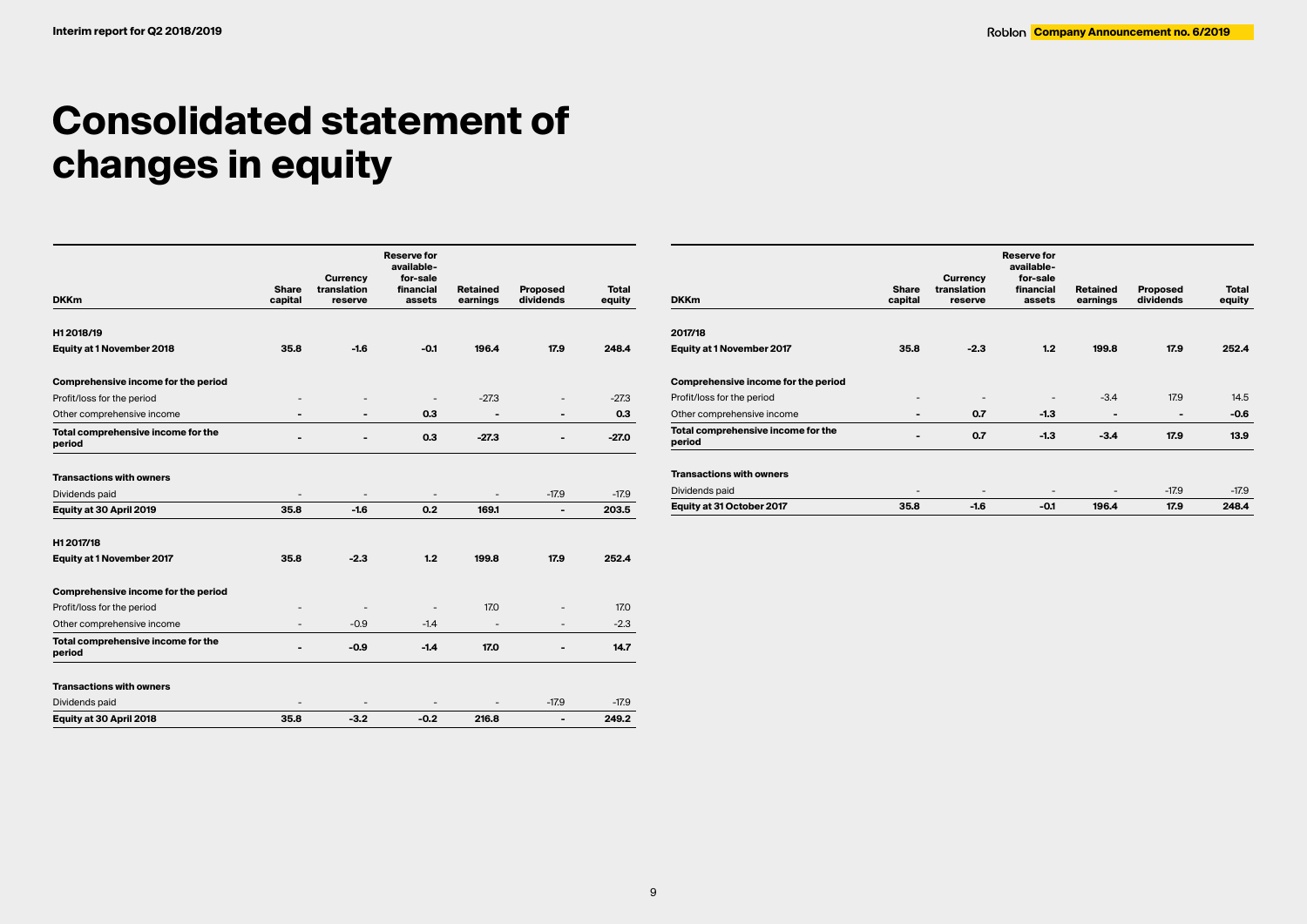# **Statement of cash flows**

**for the period 1 November 2018- 30 April 2019**

| <b>DKKm</b>                                               | Spec. | Q2<br>2018/19 | Q2<br>2017/18  | Q1-Q2<br>2018/19 | Q1-Q2<br>2017/18 | FY<br>2017/18 |
|-----------------------------------------------------------|-------|---------------|----------------|------------------|------------------|---------------|
|                                                           |       |               |                |                  |                  |               |
| Operating profit/loss (EBIT) from continuing operations   |       | $-26.3$       | 0.3            | $-37.0$          | 10.8             | 5.8           |
| Operating profit/loss (EBIT) from discontinued operations |       |               | $-0.2$         |                  | $-0.8$           | $-0.8$        |
| <b>Operating profit/loss (EBIT)</b>                       |       | $-26.3$       | 0.1            | $-37.0$          | 10.0             | 5.0           |
| Adjustment for non-cash items                             | А     | 21,4          | 2.8            | 24.4             | 4.6              | 10.1          |
| Change in working capital                                 | в     | $-16,4$       | 15.2           | $-12,0$          | 14.7             | 25.8          |
| Cash generated from operations                            |       | $-21.3$       | 18.1           | $-24.6$          | 29.3             | 40.9          |
| Financial income received                                 |       | 1.3           | 2.0            | 1.2              | 2.6              | 3.6           |
| Financial expenses paid                                   |       | $-0.1$        | $\overline{a}$ | $-0.1$           | ÷,               |               |
| Income tax paid                                           |       | $-1.5$        | $-2.1$         | $-1.5$           | -7.3             | -7.3          |
| Cash flow from operating activities                       |       | $-21.6$       | 18.0           | $-25.0$          | 24.6             | 37.2          |
|                                                           |       |               |                |                  |                  |               |
| Purchase of intangible assets                             |       | $-2.7$        | $-10.4$        | $-6.2$           | $-11.8$          | $-16.6$       |
| Sale of intangible assets                                 |       |               | 5.2            |                  | 5.2              | 5.2           |
| Purchase of securities                                    |       | $-0.9$        | $-46.1$        | $-3.3$           | $-46.7$          | $-60.0$       |
| Sale of securities                                        |       | 13.3          | 2.6            | 45.4             | 20.6             | 33.5          |
| Proceeds from sale of division                            |       |               | 10.0           |                  | 10.0             | 9.6           |
| Purchase of property, plant and equipment                 |       | $-4.7$        | $-6.3$         | $-8.0$           | $-7.3$           | $-9.3$        |
| Sale of property, plant and equipment                     |       |               | 14.7           |                  | 14.8             | 15.3          |
| Cash flow from investing activities                       |       | 5.0           | -30.3          | 27.9             | $-15.2$          | -22.3         |
|                                                           |       |               |                |                  |                  |               |
| Dividends paid                                            |       | $-1.9$        | $-1.9$         | $-17.9$          | $-17.9$          | -17.9         |
| Cash flow from financing activities                       |       | $-1.9$        | -1.9           | -17.9            | $-17.9$          | -17.9         |
|                                                           |       |               |                |                  |                  |               |
| Change in cash and cash equivalents                       |       | $-18.5$       | $-14.2$        | $-15.0$          | $-8.5$           | -3.0          |
|                                                           |       |               |                |                  |                  |               |
| Cash and cash equivalents at beginning of period          |       | 15.0          | 20.1           | 11.5             | 14.6             | 14.6          |
| Value adjustment of cash and cash equivalents             |       |               |                |                  | $-0.2$           | $-0.1$        |
| Cash and cash equivalents at end of period                |       | $-3.5$        | 5.9            | $-3.5$           | 5.9              | 11.5          |

| <b>DKKm</b>                                                                                                           | Q2<br>2018/19 | Q2<br>2017/18 | Q1-Q2<br>2018/19         | Q1-Q2<br>2017/18 | FY<br>2017/18 |
|-----------------------------------------------------------------------------------------------------------------------|---------------|---------------|--------------------------|------------------|---------------|
|                                                                                                                       |               |               |                          |                  |               |
| Spec. A: Adjustments for non-cash items                                                                               |               |               |                          |                  |               |
| Depreciation, amortisation and impairment                                                                             | 11.5          | 2.4           | 14.3                     | 4.9              | 10.5          |
| Provisions                                                                                                            | $-0.1$        | 0.1           | 0.1                      | 0.1              | $-0.3$        |
| Foreign exchange adjustment                                                                                           | $-0,1$        | 0,3           | $-0,1$                   | $-0,4$           | -0.1          |
| Transfers regarding write-off of inventories and receivables<br>relating to Senvion                                   | 10,1          |               | 10,1                     |                  |               |
|                                                                                                                       | 21.1          | 2.8           | 24.4                     | 4.6              | 10.1          |
|                                                                                                                       |               |               |                          |                  |               |
| Spec. B: Change in working capital                                                                                    |               |               |                          |                  |               |
| Change in inventories                                                                                                 | 7.6           | 36.9          | 3.5                      | 36.5             | 32.7          |
| Change in receivables                                                                                                 | $-7.2$        | $-10.2$       | 5.0                      | $-2.8$           | 0.7           |
| Adj., current portion of seller financing                                                                             |               | 1.3           | $\overline{\phantom{a}}$ | 1.3              |               |
| Change in current liabilities                                                                                         | $-6,7$        | $-12,8$       | $-10,4$                  | $-20,3$          | -7.6          |
| Transfers to adjustments for non-cash items regarding write-off<br>of inventories and receivables relating to Senvion | $-10,1$       |               | $-10,1$                  |                  |               |
|                                                                                                                       | $-16.4$       | 15.2          | $-12.0$                  | 14.7             | 25.8          |